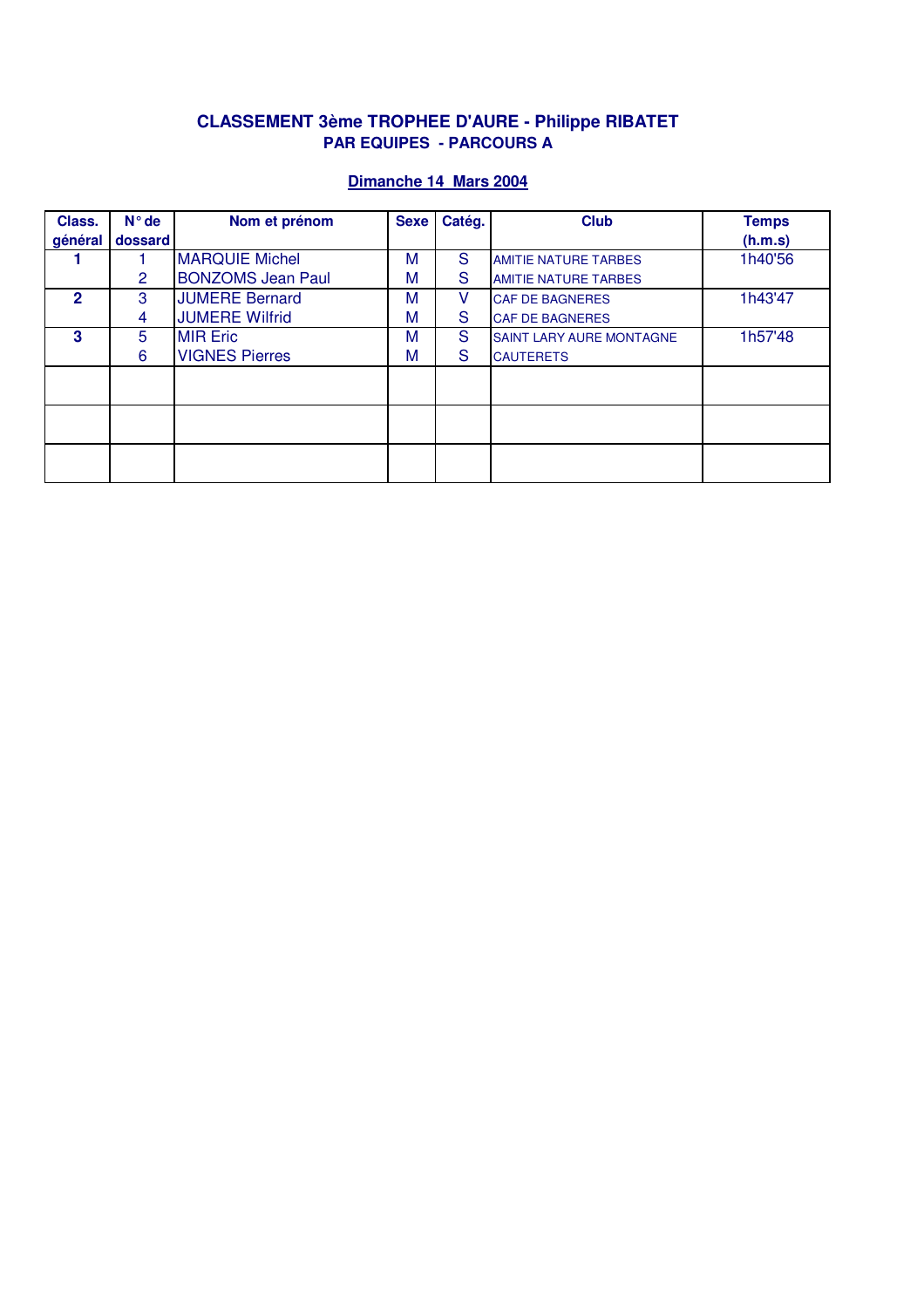## **CLASSEMENT 3ème TROPHEE D'AURE - Philippe RIBATET INDIVIDUELS - PARCOURS A**

| Class.<br>général | $N^{\circ}$ de<br>dossard | Nom et prénom                | <b>Sexe</b> | Catég. | <b>Club</b>                     | <b>Temps</b><br>(h.m.s) |
|-------------------|---------------------------|------------------------------|-------------|--------|---------------------------------|-------------------------|
| 1                 | 58                        | <b>LEBEAU Roland</b>         | M           | S      | <b>AMITIE NATURE TARBES</b>     | 1h34'25                 |
| $\mathbf{2}$      | 60                        | <b>MARCH Jean François</b>   | M           | S      | <b>SMCC</b>                     | 1h38'54                 |
| 3                 | 61                        | <b>LUMPERT Xavier</b>        | M           | S      | <b>SAINT LARY AURE MONTAGNE</b> | 1h40'36                 |
| 4                 | 56                        | <b>CARNIATO Christophe</b>   | M           | S      | <b>SAINT LARY AURE MONTAGNE</b> | 1h40'39                 |
| 5                 | 62                        | <b>LARRIPA Eric</b>          | M           | V      | <b>GOURETTE</b>                 | 1h42'05                 |
| 6                 | 55                        | <b>GARCIA Francis</b>        | M           | V      | <b>SAINT LARY AURE MONTAGNE</b> | 1h42'22                 |
| $\overline{7}$    | 54                        | <b>EMPORTE Patrice</b>       | M           | S      | <b>LHM</b>                      | 1h42'54                 |
| 8                 | 53                        | <b>PECHBERTY Laurent</b>     | M           | S      | <b>CAF LOURDES CAUTERETS</b>    | 1h46'45                 |
| 9                 | 57                        | <b>CAMPAYS Patrick</b>       | M           | V      | <b>AMITIE NATURE TARBES</b>     | 1h48'35                 |
| 10                | 51                        | <b>BATAN Gérard</b>          | M           | V      | <b>CAUTERETS SKI ALPINISME</b>  | 1h52'57                 |
| 11                | 63                        | <b>GACHET Laétitia</b>       | F           | S      | <b>ARECHE BEAUFORT</b>          | 1h59'06                 |
| 12                | 52                        | <b>PERE Jean Jacques</b>     | M           | V      | <b>CAUTERETS SKI ALPINISME</b>  | 2h02'21                 |
| 13                | 64                        | <b>PIEDNOIR Delphine</b>     | F           | S      | <b>AMITIE NATURE TARBES</b>     | 2h05'47                 |
| 14                | 59                        | <b>LAPORTE Aurélien</b>      | M           | S      | <b>CAF AGEN</b>                 | 2h08'16                 |
| 15                | 65                        | <b>CARON Jean Christophe</b> | M           | S      | <b>CAF ISERE</b>                | 2h28'00                 |
|                   |                           |                              |             |        |                                 |                         |
|                   |                           |                              |             |        |                                 |                         |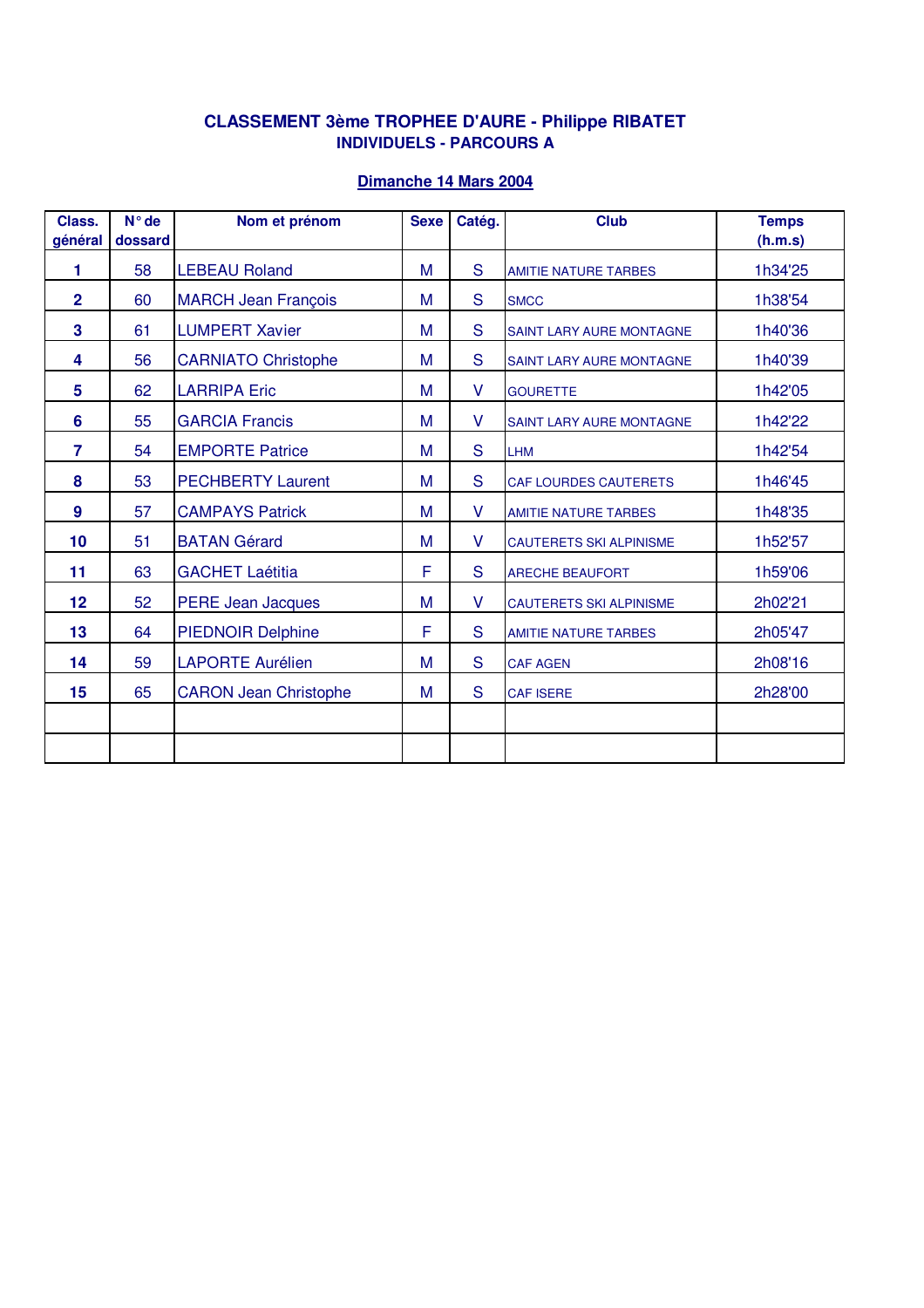### **CLASSEMENT 3ème TROPHEE D'AURE - Philippe RIBATET INDIVIDUELS PAR CATEGORIES - PARCOURS A**

| Class.<br>général | $N^{\circ}$ de<br>dossard | Nom et prénom                | <b>Sexe</b> | Catég.        | <b>Club</b>                     | <b>Temps</b><br>(h.m.s) |
|-------------------|---------------------------|------------------------------|-------------|---------------|---------------------------------|-------------------------|
|                   |                           |                              |             |               |                                 |                         |
| 1                 | 58                        | <b>LEBEAU Roland</b>         | M           | S             | <b>AMITIE NATURE TARBES</b>     | 1h34'25                 |
| $\overline{2}$    | 60                        | <b>MARCH Jean François</b>   | M           | S             | <b>SMCC</b>                     | 1h38'54                 |
| 3                 | 61                        | <b>LUMPERT Xavier</b>        | M           | S             | <b>SAINT LARY AURE MONTAGNE</b> | 1h40'36                 |
| 4                 | 56                        | <b>CARNIATO Christophe</b>   | M           | S             | <b>SAINT LARY AURE MONTAGNE</b> | 1h40'39                 |
| 5                 | 54                        | <b>EMPORTE Patrice</b>       | M           | S             | <b>LHM</b>                      | 1h42'54                 |
| 6                 | 53                        | <b>PECHBERTY Laurent</b>     | M           | S             | <b>CAF LOURDES CAUTERETS</b>    | 1h46'45                 |
| $\overline{7}$    | 63                        | <b>GACHET Laétitia</b>       | F           | $\mathcal{S}$ | <b>ARECHE BEAUFORT</b>          | 1h59'06                 |
| 8                 | 64                        | <b>PIEDNOIR Delphine</b>     | F           | S             | <b>AMITIE NATURE TARBES</b>     | 2h05'47                 |
| $\boldsymbol{9}$  | 59                        | <b>LAPORTE Aurélien</b>      | M           | S             | <b>CAF AGEN</b>                 | 2h08'16                 |
| 10                | 65                        | <b>CARON Jean Christophe</b> | M           | S             | <b>CAF ISERE</b>                | 2h28'00                 |
|                   |                           |                              |             |               |                                 |                         |
| 1                 | 62                        | <b>LARRIPA Eric</b>          | M           | V             | <b>GOURETTE</b>                 | 1h42'05                 |
| $\overline{2}$    | 55                        | <b>GARCIA Francis</b>        | M           | V             | <b>SAINT LARY AURE MONTAGNE</b> | 1h42'22                 |
| 3                 | 57                        | <b>CAMPAYS Patrick</b>       | M           | V             | <b>AMITIE NATURE TARBES</b>     | 1h48'35                 |
| 4                 | 51                        | <b>BATAN Gérard</b>          | M           | V             | <b>CAUTERETS SKI ALPINISME</b>  | 1h52'57                 |
| 5                 | 52                        | <b>PERE Jean Jacques</b>     | M           | V             | <b>CAUTERETS SKI ALPINISME</b>  | 2h02'21                 |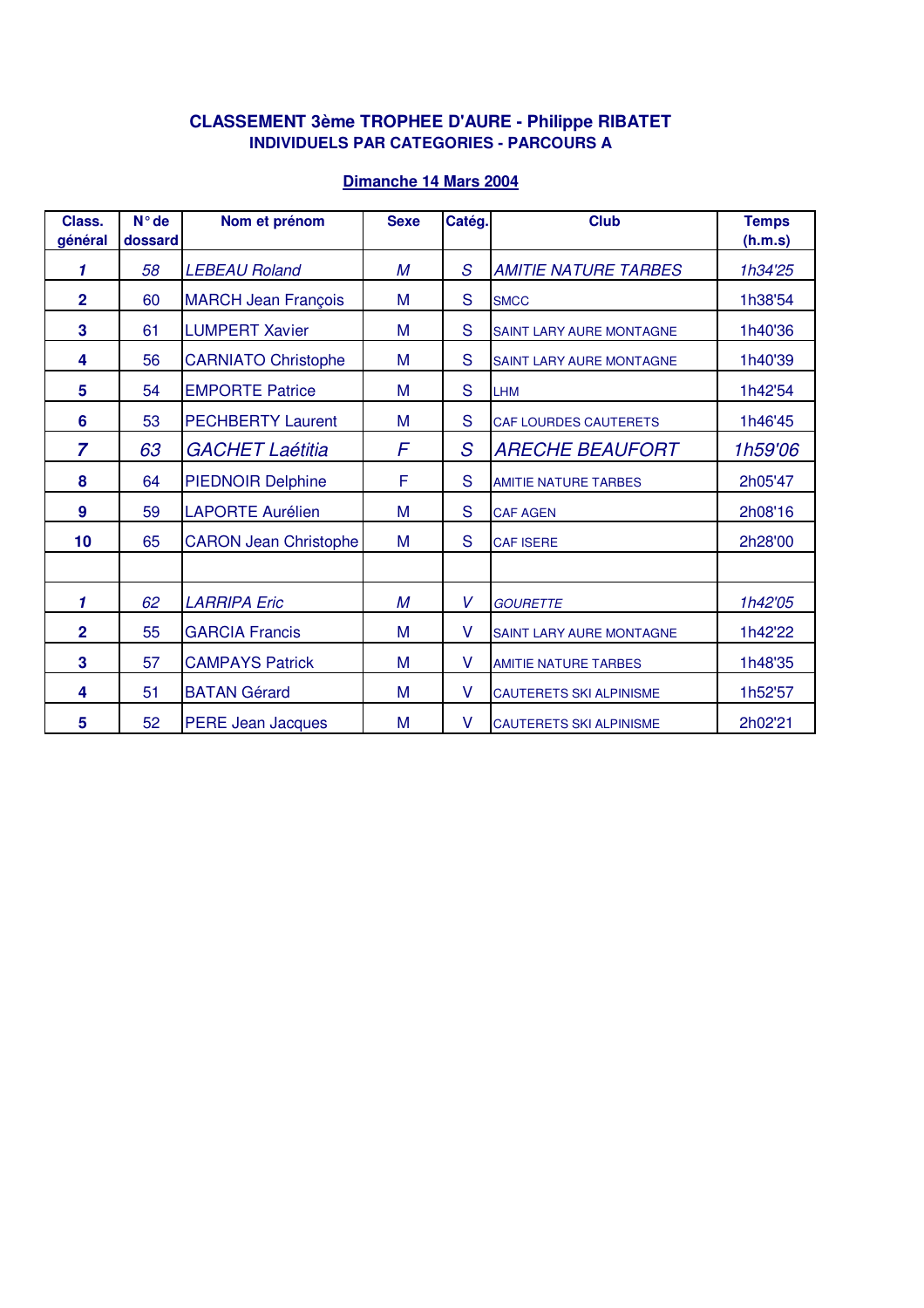## **CLASSEMENT 3eme TROPHEE D'AURE - Philippe RIBATET PAR EQUIPES - PARCOURS B**

| Class.  | $N^{\circ}$ de | Nom et prénom              | <b>Sexe</b> | Catég. | <b>Club</b>                    | <b>Temps</b> |
|---------|----------------|----------------------------|-------------|--------|--------------------------------|--------------|
| général | dossard        |                            |             |        |                                | (h.m.s)      |
|         | 101            | <b>FERNANDES André</b>     | M           |        | <b>CLUB SPORTS EAUX BONNES</b> | 1h10'21      |
|         | 102            | <b>FERNANDES Olivier</b>   | M           | S      | <b>LUCHON HAUTE MONTAGNE</b>   |              |
| 2       | 103            | <b>PASSIMOURT David</b>    | M           | S      | <b>GOURETTE</b>                | 1h17'16      |
|         | 104            | <b>LAHET Jean François</b> | M           | S      | <b>GOURETTE</b>                |              |
| 3       | 105            | <b>NOBILEAU Claire</b>     | F           | S      | <b>LUCHON HAUTE MONTAGNE</b>   | 1h13'27      |
|         | 106            | <b>COYO Jean Pierre</b>    | M           | S      | <b>LUCHON HAUTE MONTAGNE</b>   |              |
|         |                |                            |             |        |                                |              |
|         |                |                            |             |        |                                |              |
|         |                |                            |             |        |                                |              |
|         |                |                            |             |        |                                |              |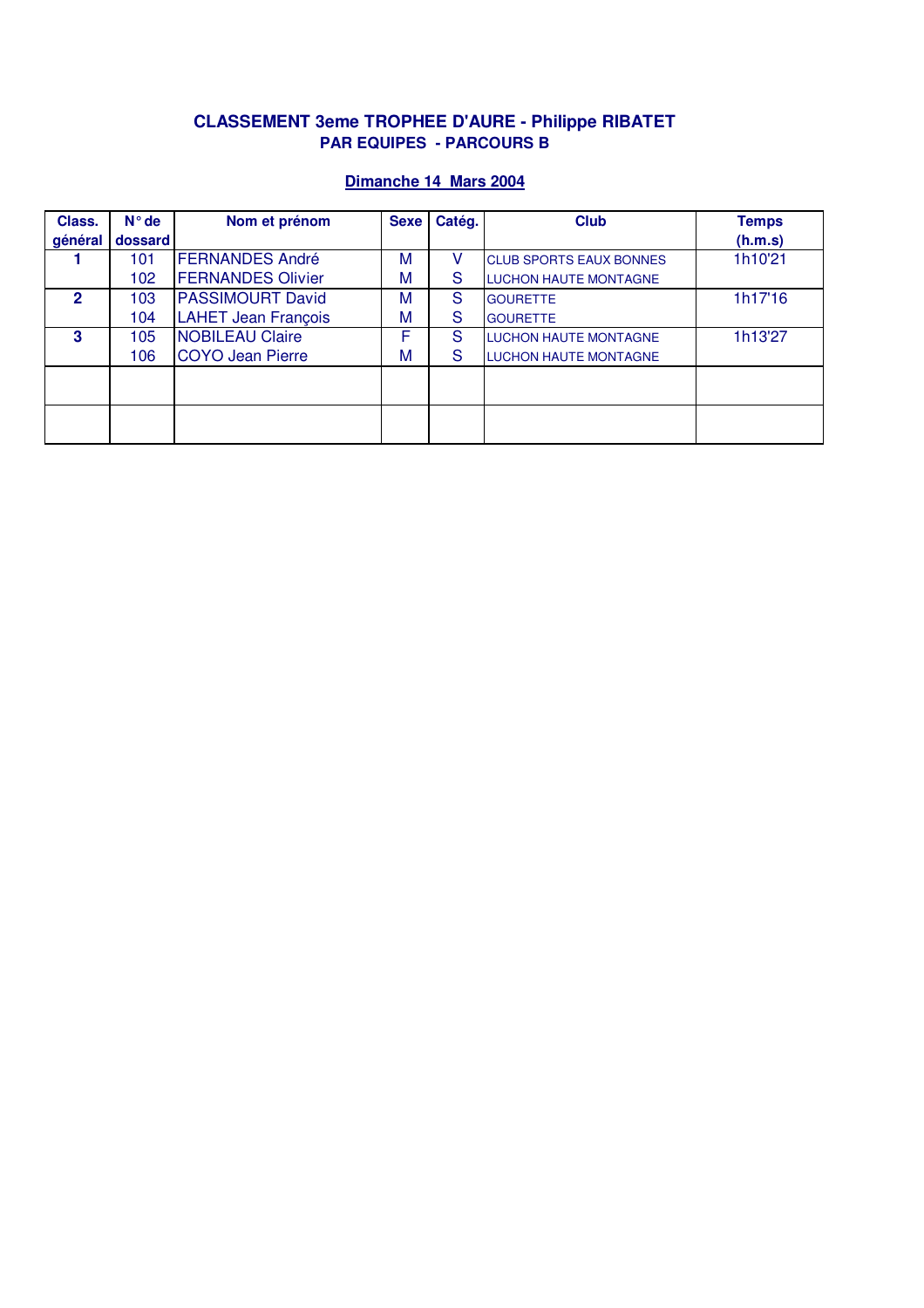## **CLASSEMENT 3eme TROPHEE D'AURE - Philippe RIBATET INDIVIDUELS - PARCOURS B**

| Class.<br>général | $N^{\circ}$ de<br>dossard | Nom et prénom                | <b>Sexe</b> | Catég. | <b>Club</b>                        | <b>Temps</b><br>(h.m.s) |
|-------------------|---------------------------|------------------------------|-------------|--------|------------------------------------|-------------------------|
|                   |                           |                              |             |        |                                    |                         |
| 1                 | 146                       | <b>PEYET Mathieu</b>         | М           |        | Cadet LUCHON HAUTE MONTAGNE        | 0h59'25                 |
| $\overline{2}$    | 143                       | <b>PRADEL Maxime</b>         | М           |        | Cadet AMITIE NATURE TARBES         | 0h59'55                 |
| 3                 | 147                       | <b>GOEMANE Jean Baptiste</b> | M           |        | Junior GOURETTE                    | 1h07'43                 |
| 4                 | 149                       | <b>CRAMPOU Frédéric</b>      | M           |        | Cadet LUCHON HAUTE MONTAGNE        | 1h08'31                 |
| 5                 | 153                       | <b>CHALEYER Pierre</b>       | М           |        | Junior AMITIE NATURE TARBES        | 1h09'27                 |
| 6                 | 141                       | <b>CRETIN Michel</b>         | M           | V      | <b>GEDRE</b>                       | 1h15'48                 |
| 7                 | 144                       | <b>BROSSARD Jean Marie</b>   | М           | V      | <b>TRANPYROS</b>                   | 1h21'17                 |
| 8                 | 148                       | <b>DARBLADE Gilbert</b>      | М           | V      | <b>CAF OSSAU</b>                   | 1h24'57                 |
| 9                 | 142                       | <b>DUMON Maurice</b>         | M           | V      | <b>LUCHON HAUTE MONTAGNE</b>       | 1h31'17                 |
| 10                | 151                       | <b>FLORET Claire</b>         | F           |        | Junior AUNAMENDI BAYONNE           | 1h38'46                 |
| 11                | 152                       | <b>JUGLAIRE Sophie</b>       | F           |        | <b>Junior AMITIE NATURE TARBES</b> | 2h11'35                 |
|                   |                           |                              |             |        |                                    |                         |
|                   |                           |                              |             |        |                                    |                         |